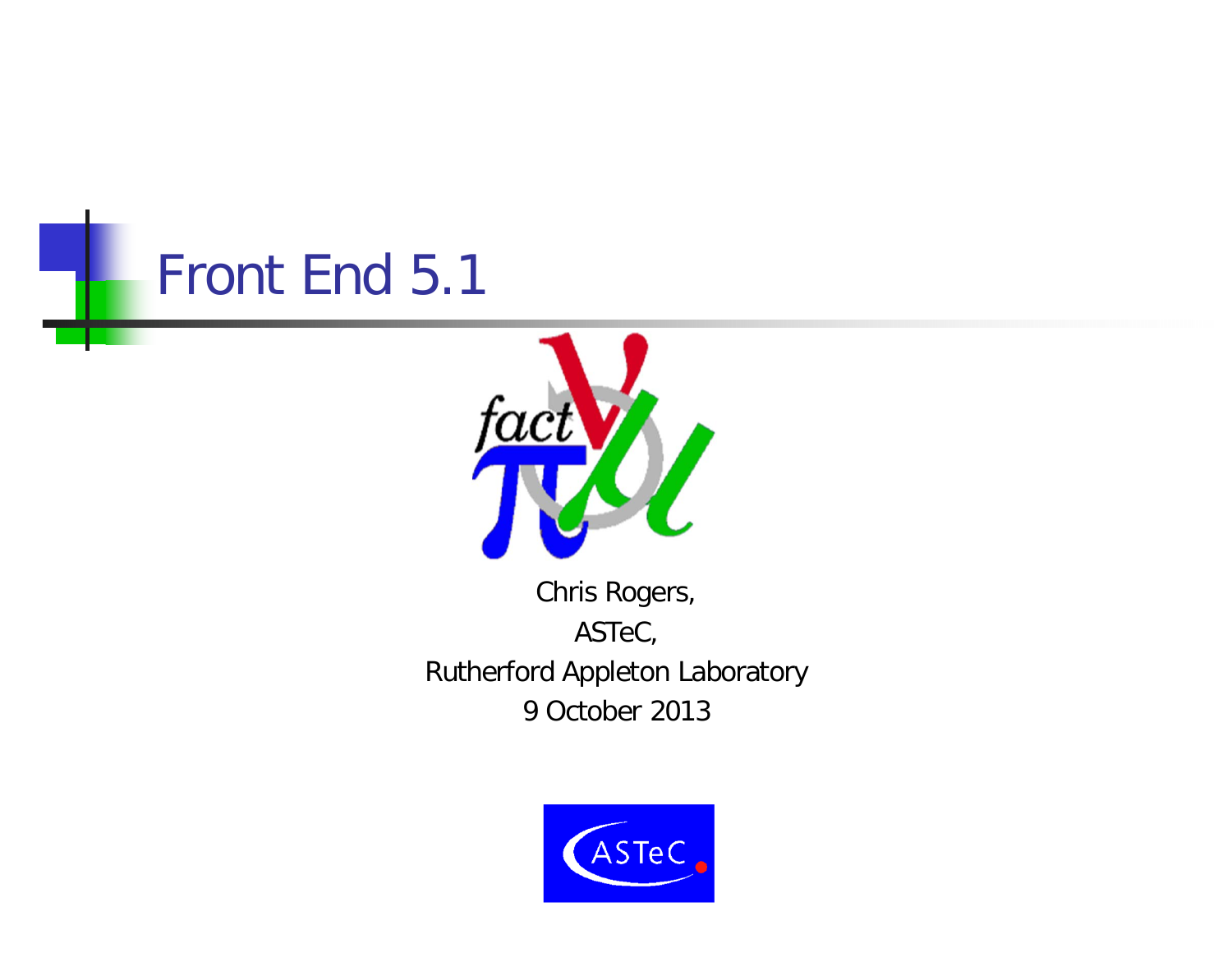# Front End 5.1

- Available from
	- https://launchpad.net/muon-front-end
- Note that old UK-NF website will soon disappear
	- File system is no longer supported
	- Admin (Stephen Brooks) is moving to Brookhaven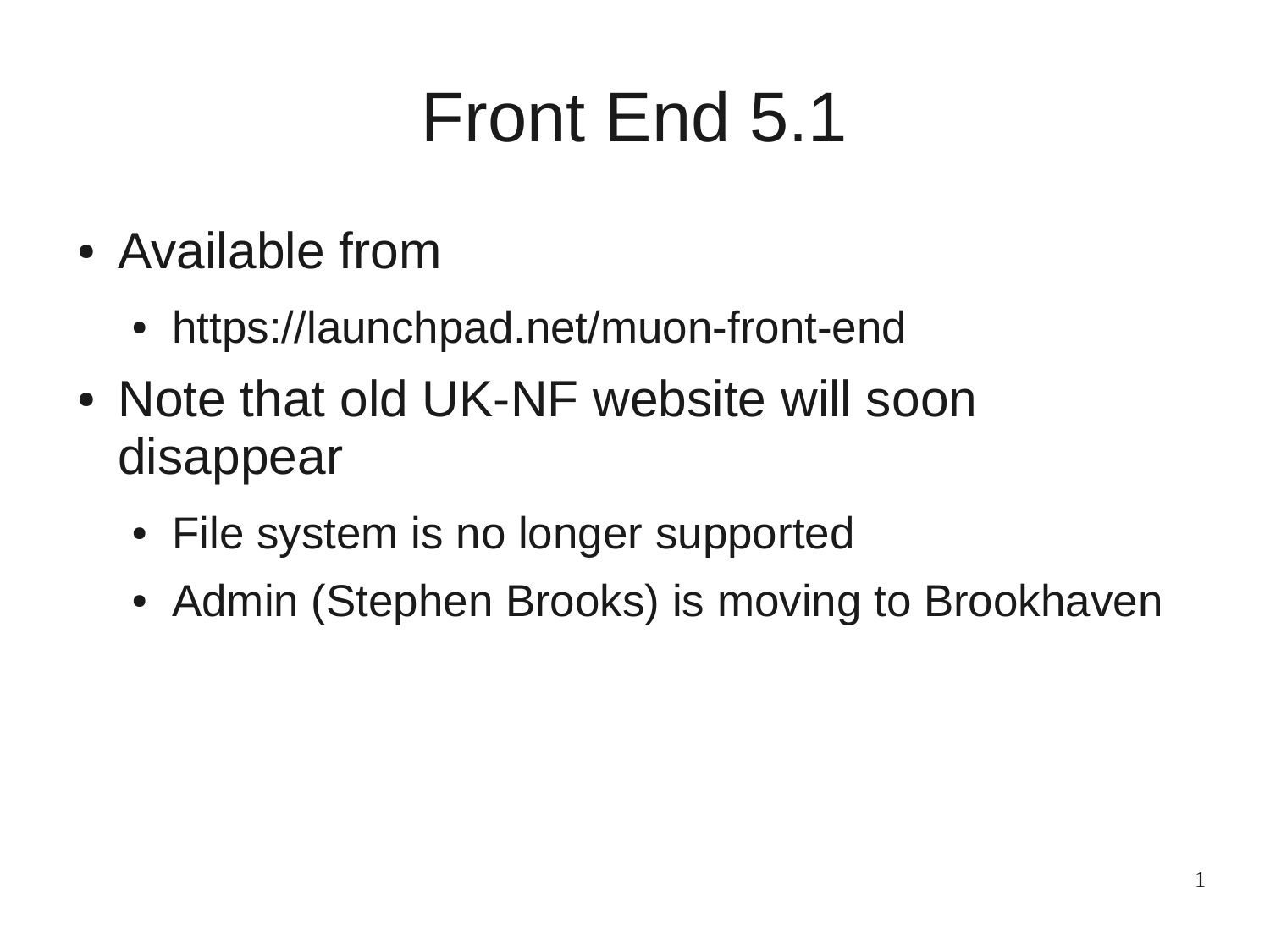### Capture Performance (400k pot)

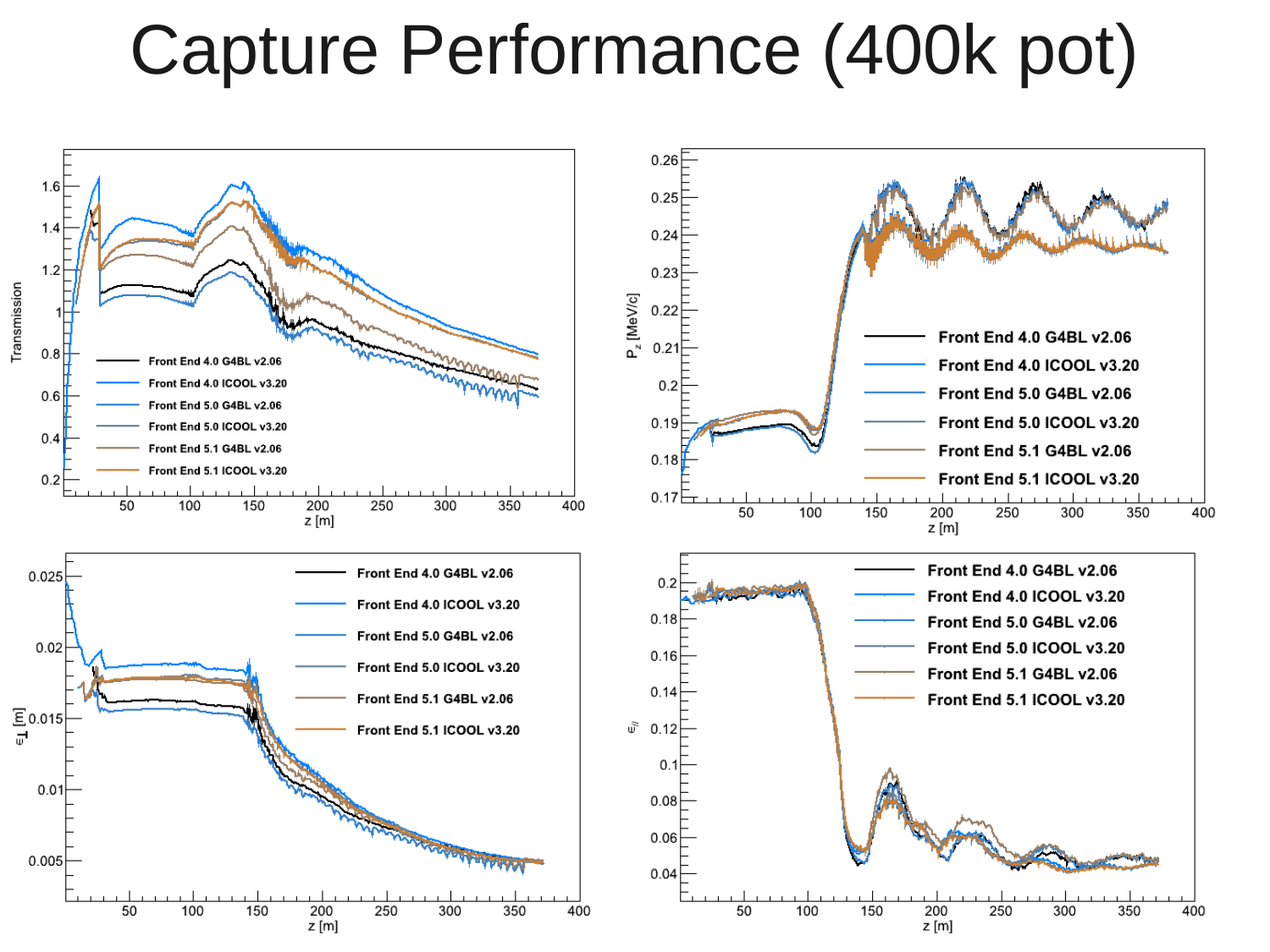#### Capture Performance (400k pot)

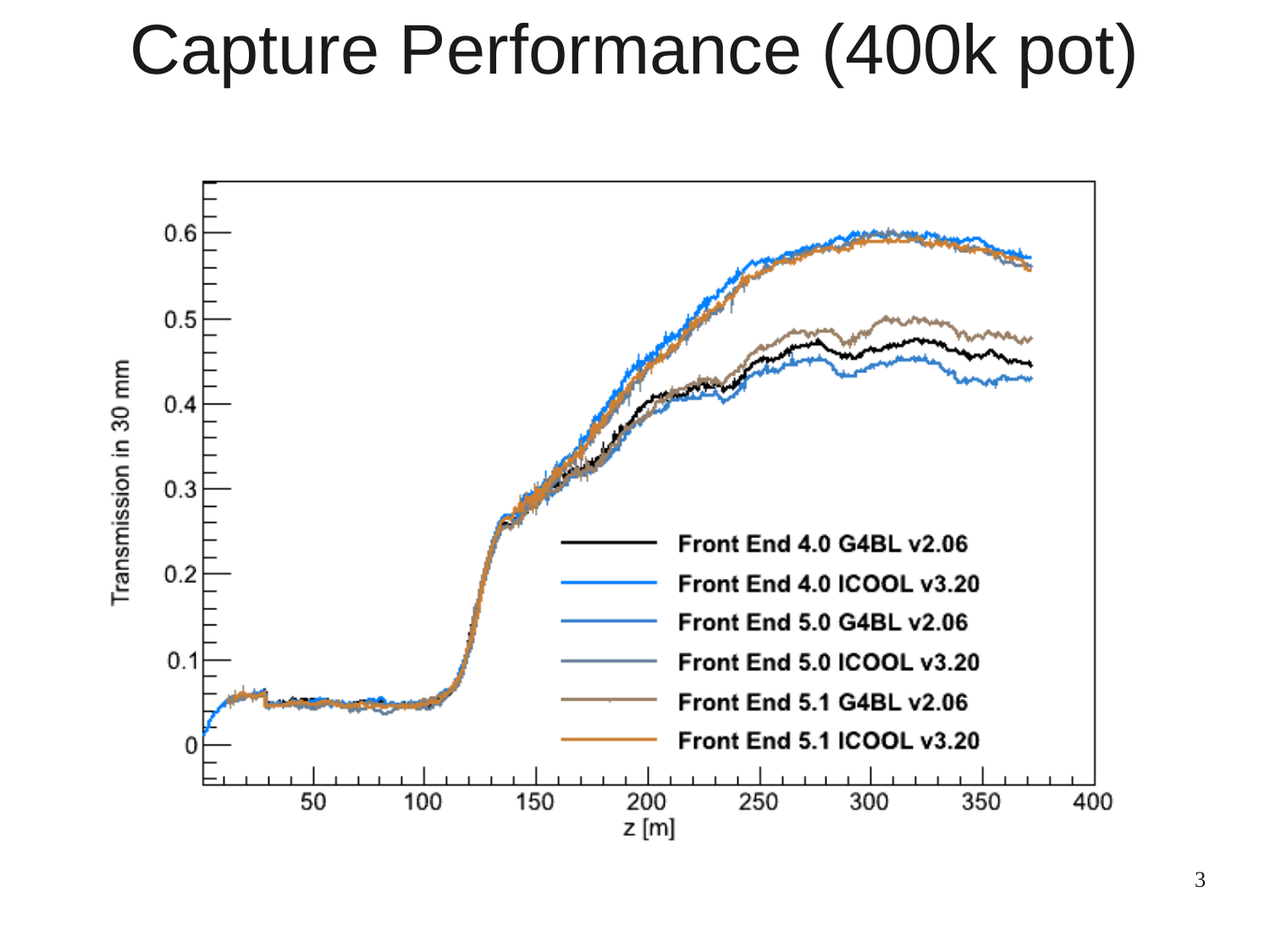# Comment on G4BL Rate

- Tried to fix low good muon yield in G4BL
	- Try adding arbitrary phase offset to cavities (different phasing routine)
	- Try fiddling with LiH thickness (different LiH density)
- No luck so far
- Some effect from fringe field of chicane?
	- Studies ongoing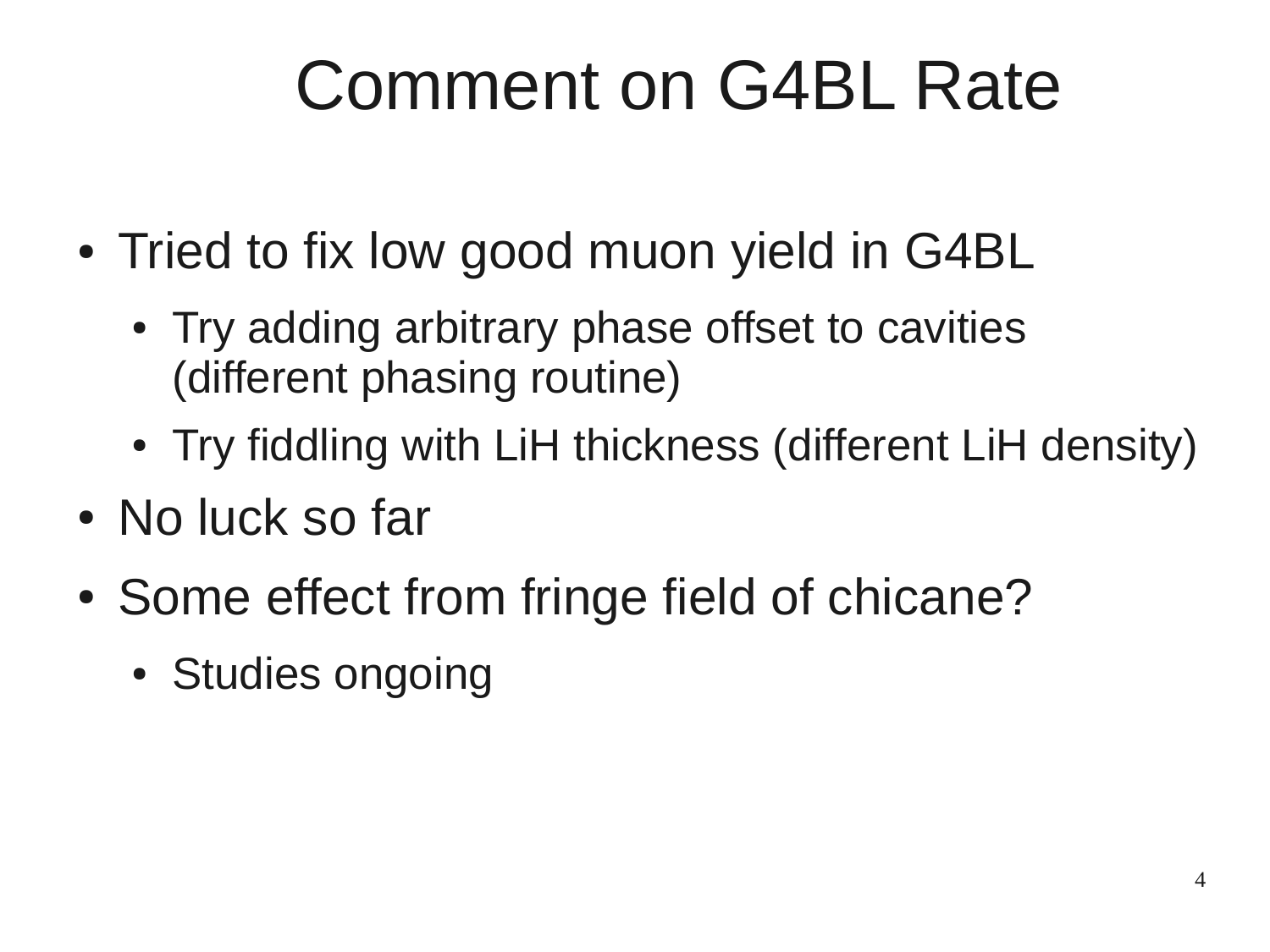# G4BL Study of (Uncontrolled) Losses

- Use G4BL lattice to study beam loss in chicane system and downstream
	- Complementary to MARS simulation
	- Examine beam power lost for different particle species
	- $\bullet$  Examine energy spectrum propose enhanced particle selection scheme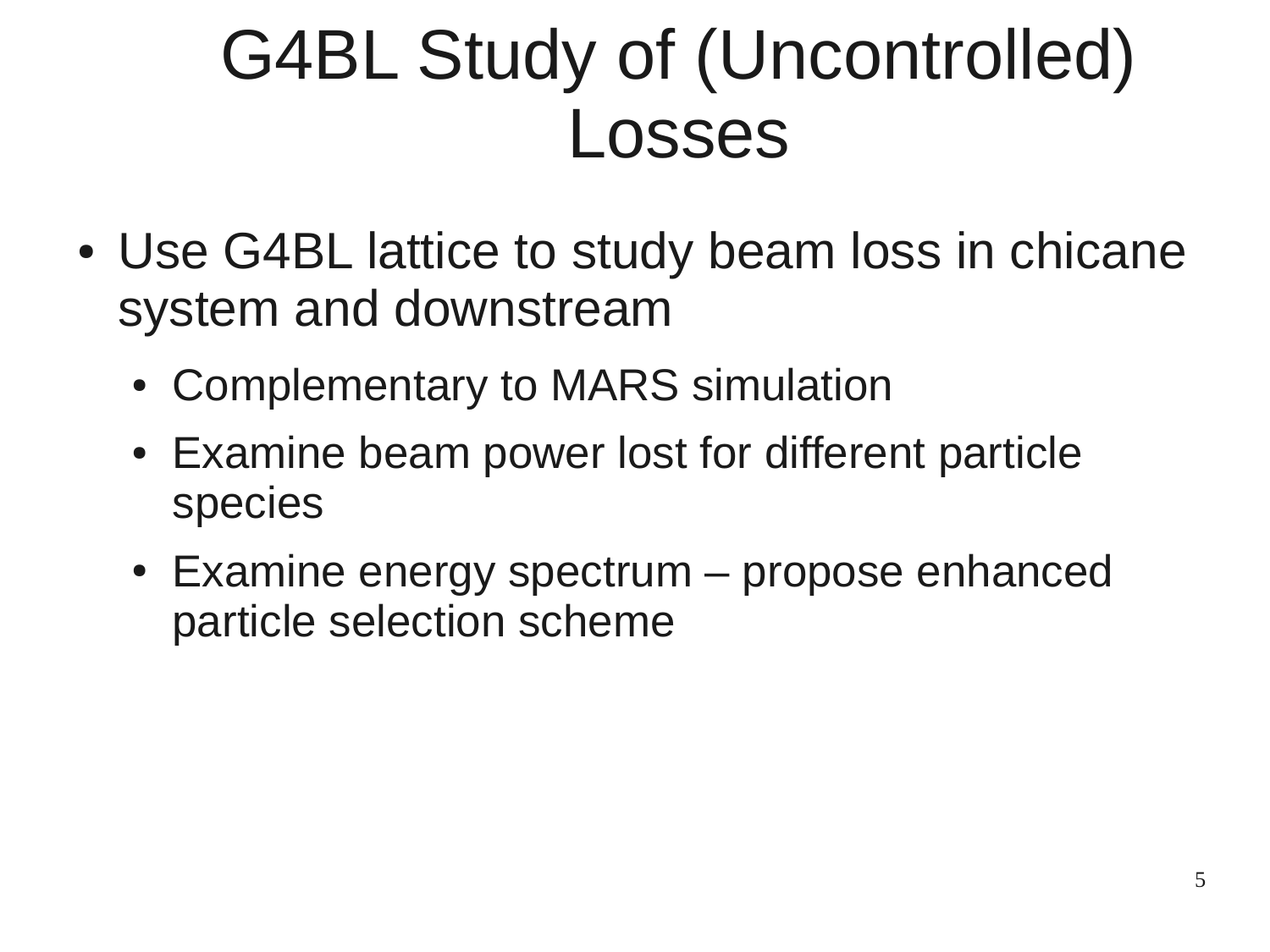#### Beam Power Deposited

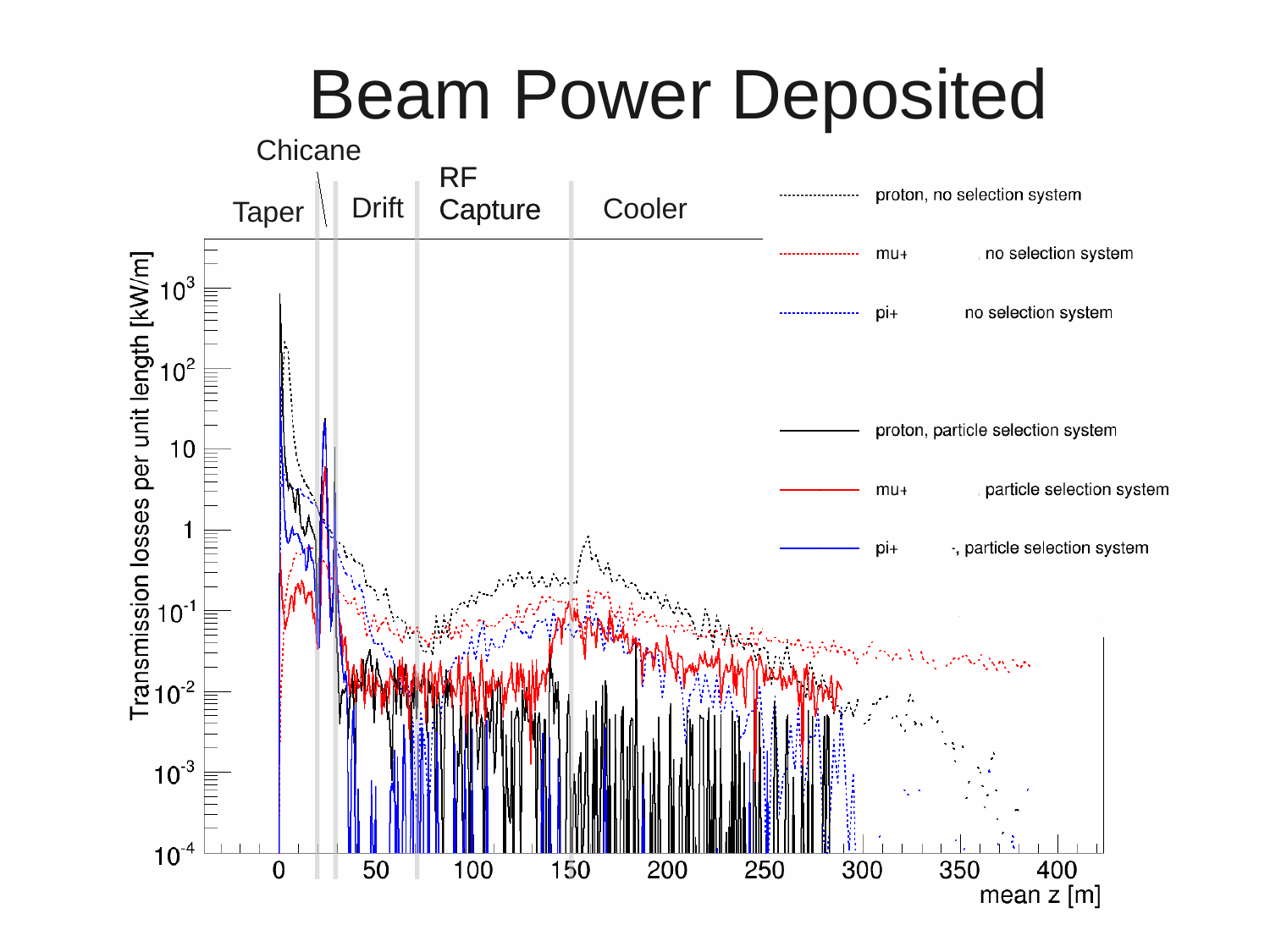#### Remaining Beam Power

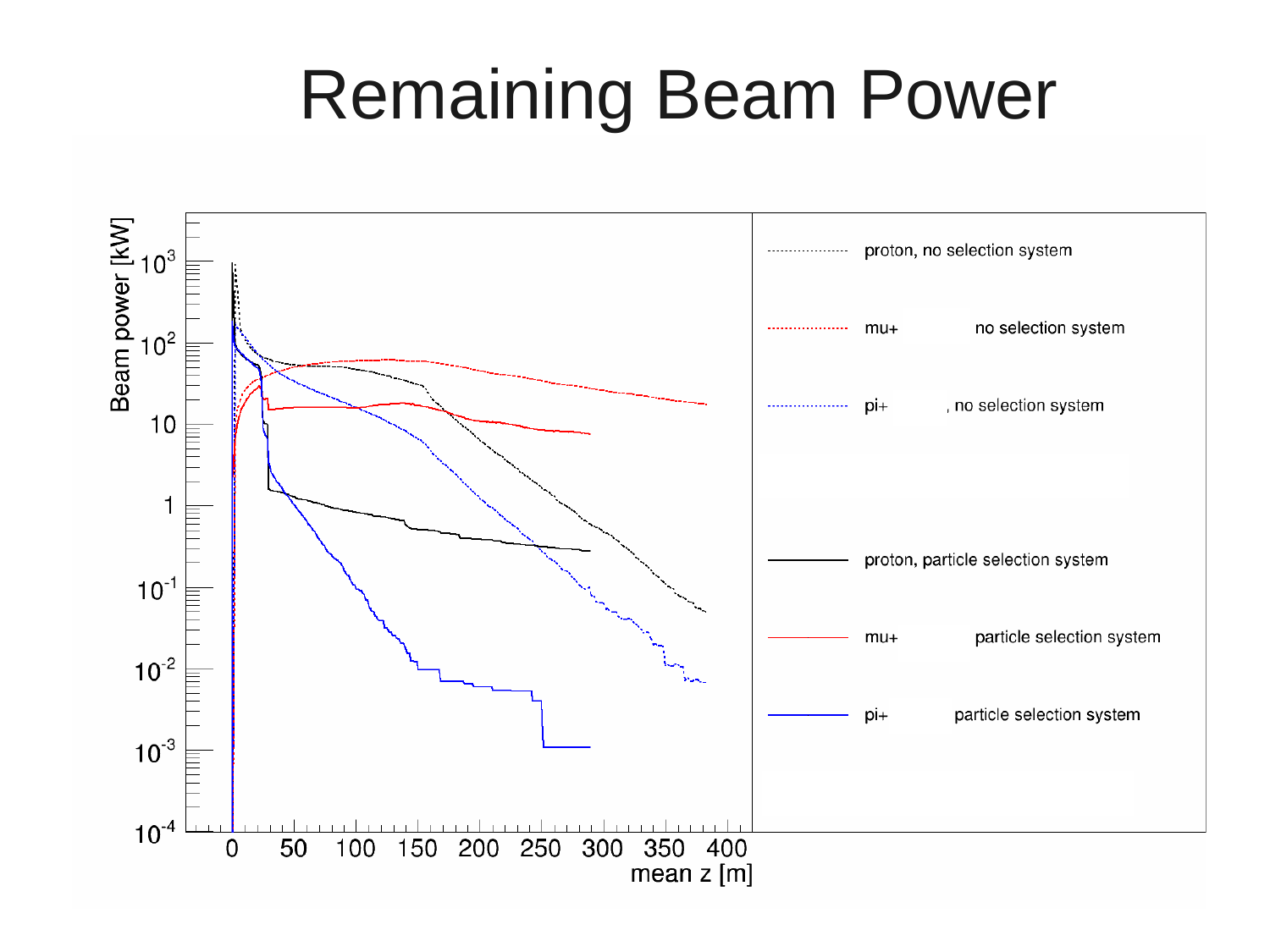# Beam Energy Before Chicane

19500.0 [mm]

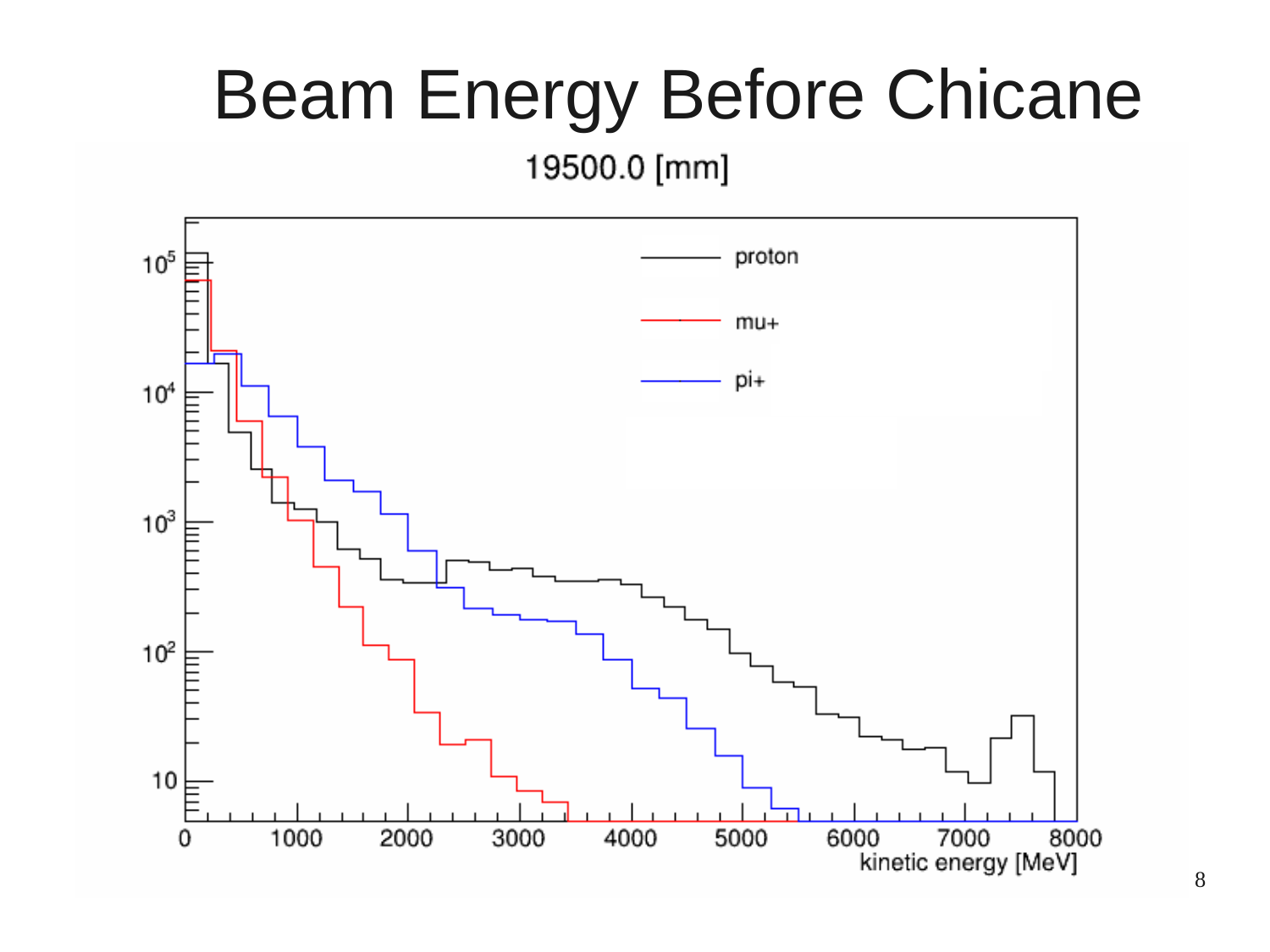# Beam Energy After Chicane and absorber<br>30750.0 [mm]

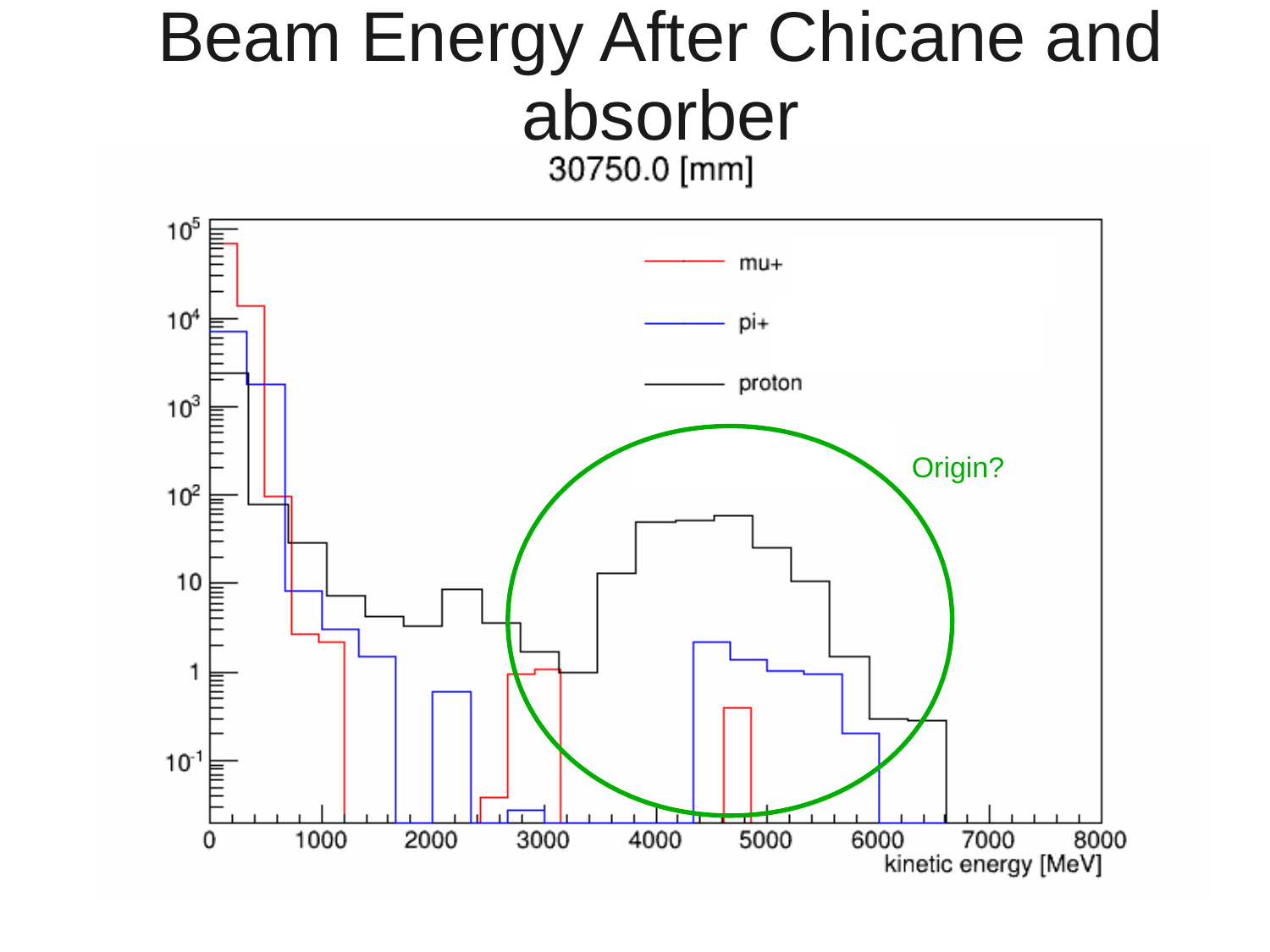## Beam Energy After Cooler

#### 289500.0 [mm]